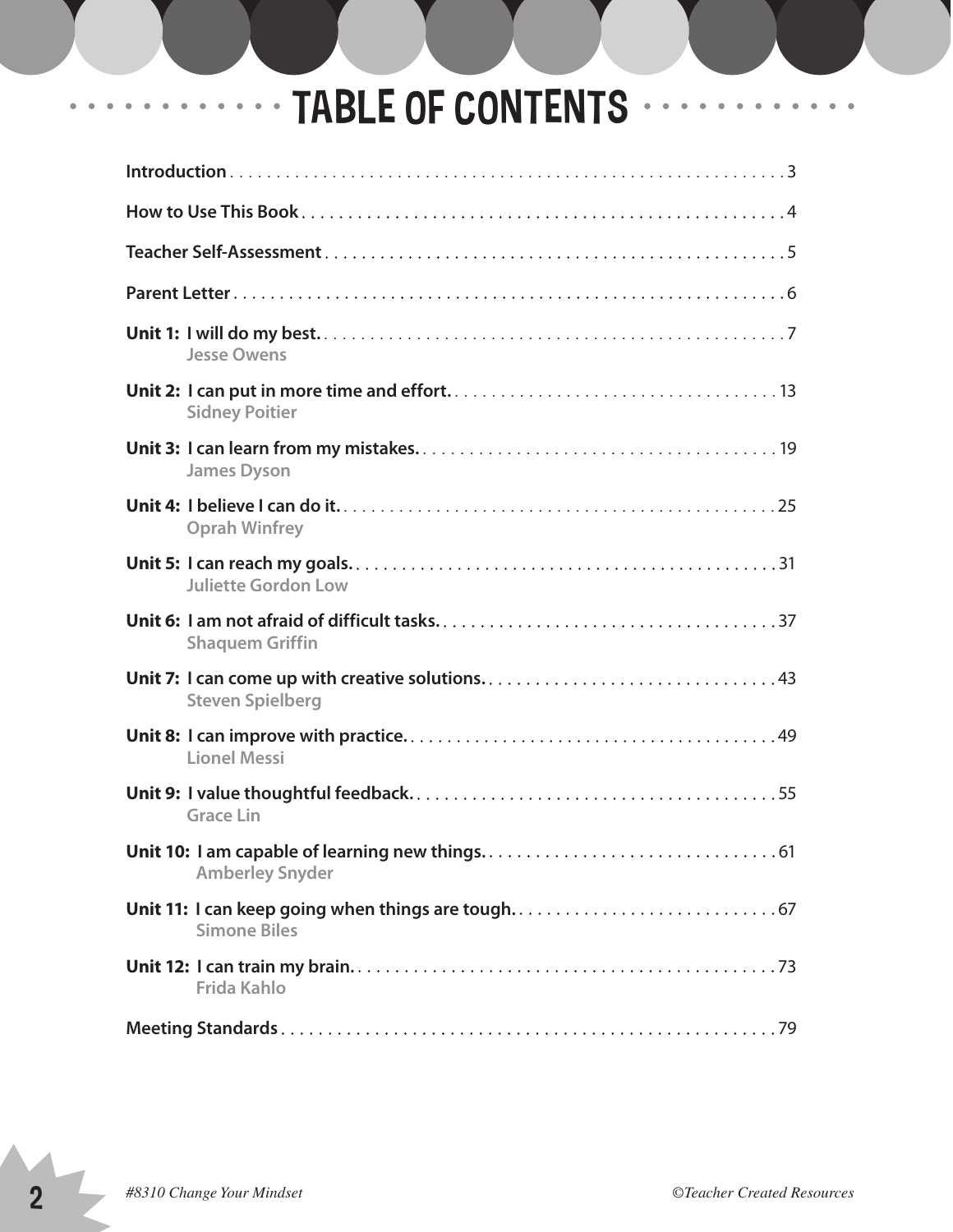# INTRODUCTION

In 1988, a group of researchers, including Stanford psychology professor Carol Dweck, studied students' responses to failure.

Some students rebounded well, while others were derailed by simple setbacks.

 $\begin{array}{ccccc}\bullet&\bullet&\bullet\end{array}$ 

After extensive research with thousands of students, Dr. Dweck came up with the terms *fixed mindset* and *growth mindset* to encapsulate the differences between how all of us think about learning.

Simply put, having a growth mindset means you believe that you can and will improve with effort. A fixed mindset, by comparison, means that you believe you have a fixed amount of intelligence or talent that will never change.

We all have these two mindsets, but what Dr. Dweck has shown is that students are more likely to succeed once they take on a growth mindset and understand that they can get better at anything with time and effort.

In a fixed mindset, challenges are avoided, criticism is ignored, and students feel threatened by the success of others and are quick to give up when things get hard.

In a growth mindset, mistakes are seen as learning opportunities, challenges are welcomed, and students persevere with effort, leading to a desire to learn even more.

Teaching students about a growth mindset and the science behind it, including brain plasticity, has helped countless students to grasp the idea that they can achieve their dreams, no matter their starting points.

The activities in this book support the growth-mindset philosophy. With practice and positive reinforcement, students will be able to adopt this flexible, supportive, and uplifting perspective.



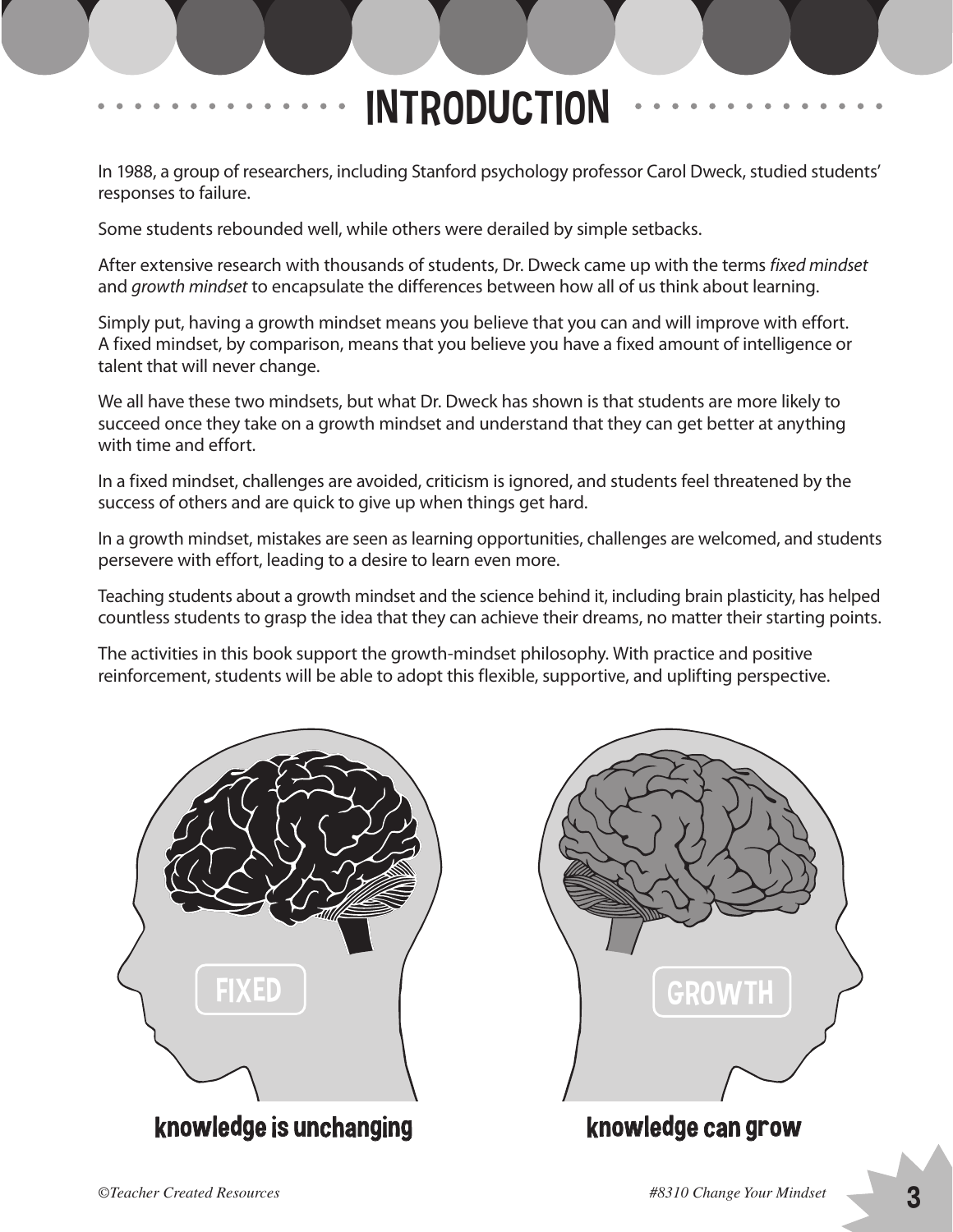

If at first you fail, try, try again! In this unit, students will learn the value of mistakes and how important they are in the journey to success.

#### $\star$  Reading Passage: James Dyson

Billionaire inventor James Dyson believes failure is what drives success. After spending 15 years creating his first vacuum cleaner, his innovative designs are now popular worldwide.

#### $\star$  Short-Answer Activity: Beautiful Mistakes

After reading James Dyson's story, students will reflect on what it feels like to make a mistake and what can be learned from failure. Students will then share their answers with partners.

#### $\star$  Small-Group Activity: Invented by Mistake

Break the class up into small groups. Each group will read the first part of the worksheet together, about inventions made by mistake. All these inventions were made by mistake, and the stories behind each are easily found online. Discuss as a class. Then ask students to write a creative story about something invented by mistake; ask for volunteers to share their stories.

### $\star$  Whole-Class Activity: The Most Magnificent Thing

As a class, read *The Most Magnificent Thing* by Ashley Spires. Discuss the process of inventing and the main character's frustration with failure. Students will then describe and draw their own inventions. Ask for volunteers to share their inventions.

#### $\star$  Journal Prompt: Try, Try Again

Digging deeper into the frustration of making a mistake, students will reflect on trying again and how a fear of making mistakes might be holding them back.

#### $\star$  Growing Beyond

Ask students to journal about how they will react when they make mistakes in the future and how they can help classmates with their mistakes, too.

- $\star$  What do you say to yourself when you make a mistake?
- $\star$  What is a new thought you could have the next time you make a mistake?
- $\star$  What will you say if you see a friend make a mistake?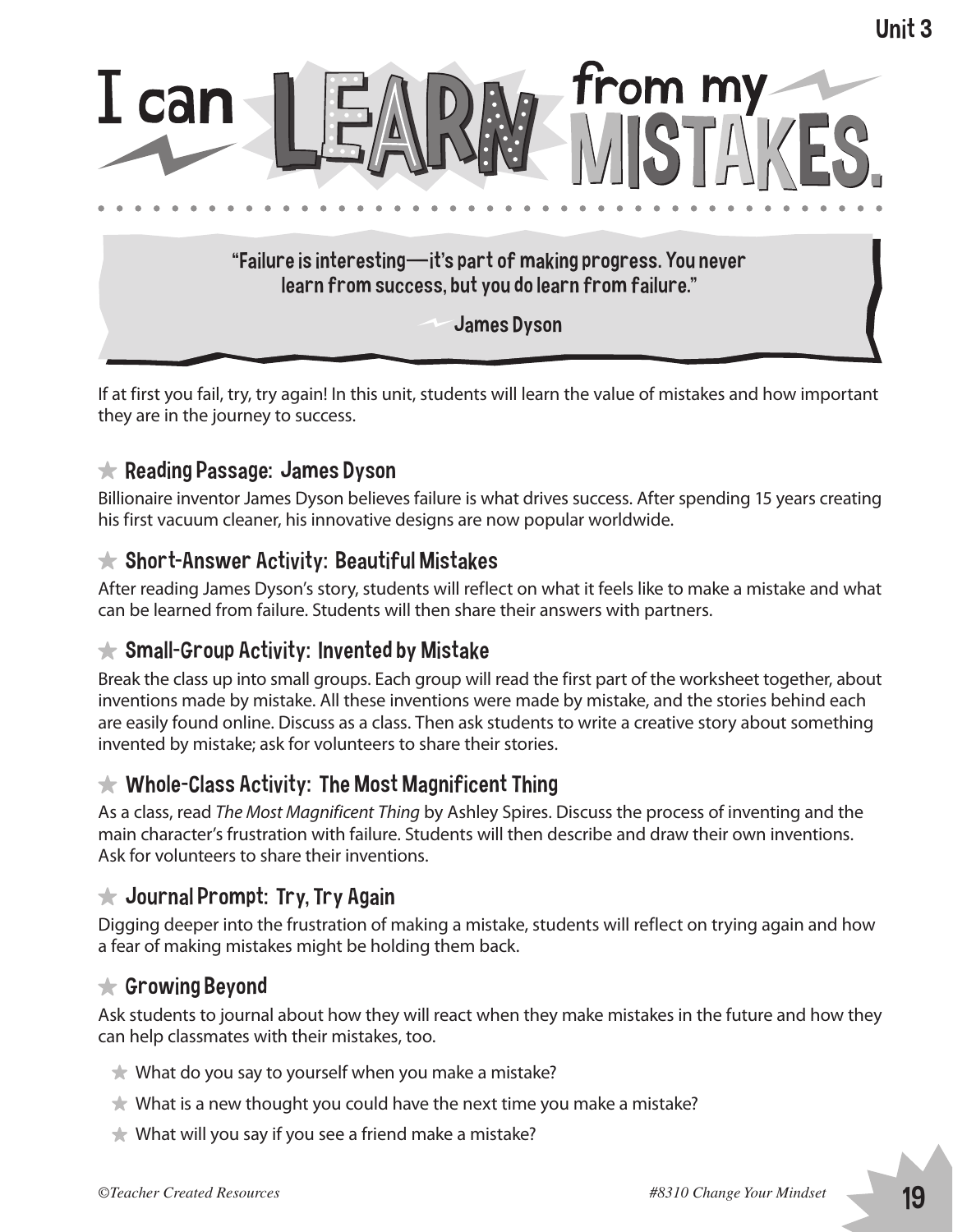

#### **Name: Date: Date: Date: Date: Date: Date: Date: Date: Date: Date: Date: Date: Date: Date: Date: Date: Date: Date: Date: Date: Date: Date: Date: Date: Date: Date: Date:**

### **WES DYSON**

James Dyson wasn't always a billionaire inventor. He started building things at a young age.

James went to art school and then became an engineer. The first thing he ever invented was called the Ballbarrow. It was like a wheelbarrow, but with a ball instead of wheels.

One day, he noticed that his vacuum cleaner didn't suck up dirt very well. It just pushed all of the dirt around the floor.

James had an idea of how to make a better vacuum cleaner. He started making and testing his ideas. But they didn't work.

Each time his model failed, he tried again. Over and over again, he kept learning from his mistakes. James wouldn't give up. He just got creative and came up with the next version.

James spent 15 years making more than 5,000 different versions of his invention.

"We have to embrace failure and almost get a kick out of it," James said. "Life is a mountain of solvable problems, and I enjoy that."

Finally, James made a version of his vacuum cleaner that worked. Then he had to get other people to believe in his dream. He had to get other people to buy it! That was even harder than making it in the first place.

But with time and effort, James was able to find some stores that wanted to sell his vacuum.

Now, his Dyson designs are sold all over the world. His company makes fans, air purifiers, and even hair stylers! And of course, he still makes vacuum cleaners.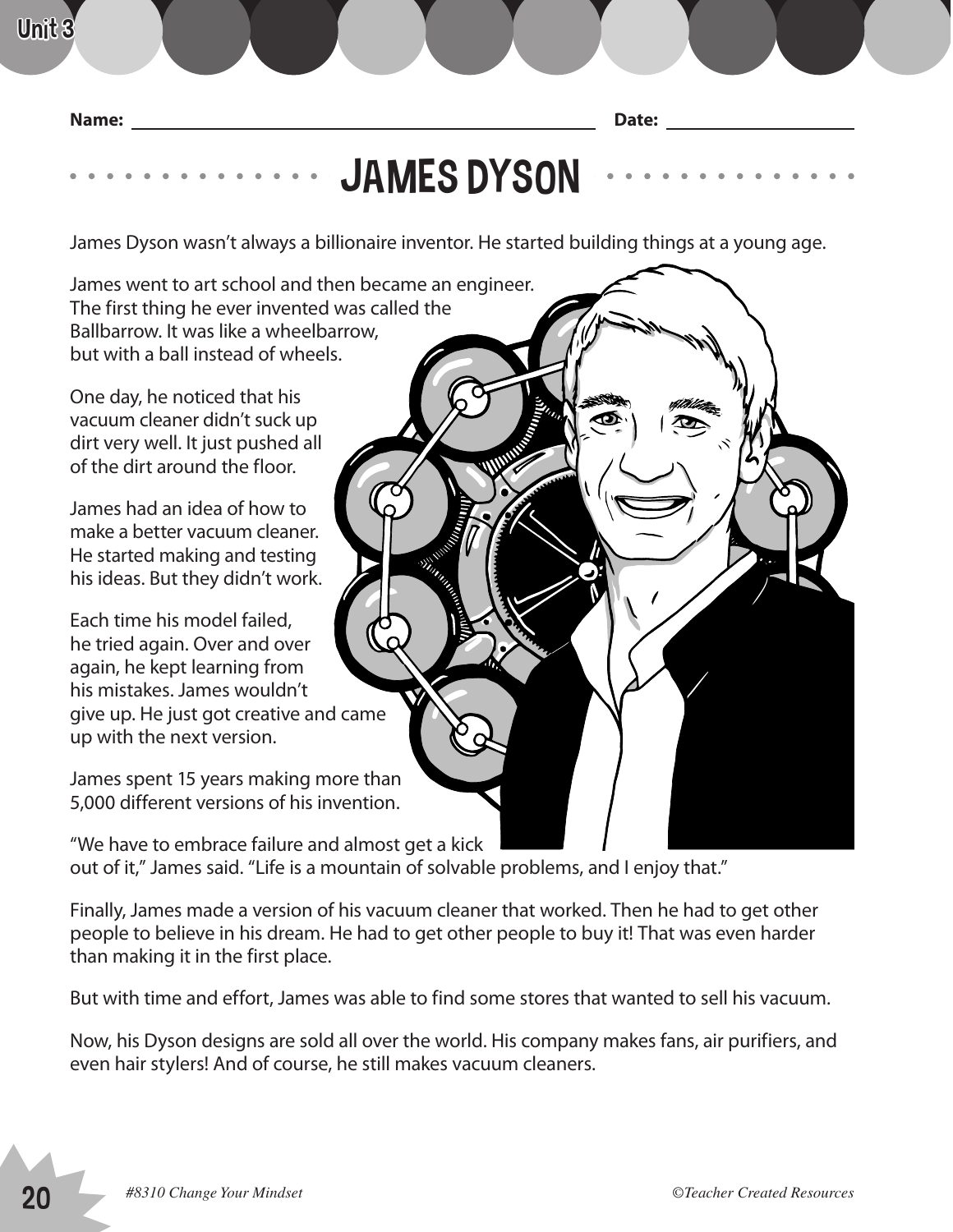## **SEAUTIFUL MISTAKES**

**Directions:** As you read James Dyson's story, did you think about projects you have tried and failed at? Sometimes, it takes many versions of our ideas before they become what we want them to be.

Think about a time you made a mistake trying to create something you cared about. Write your answers on the lines below. Once you're done, share and discuss your answers with a partner.

1. When was the last time you made a mistake? What was it? How did you feel?

2. How do you think James felt when his designs kept failing? Why do you think he felt that way?

3. Do you think that you can learn from mistakes? Why or why not?

4. James says, "Life is a mountain of solvable problems." When you make a mistake or try something that doesn't work, how do you try again? What do you say to yourself?

5. Mistakes can be beautiful because they teach us lessons. What is a beautiful mistake you have made that taught you something valuable?

Unit 3